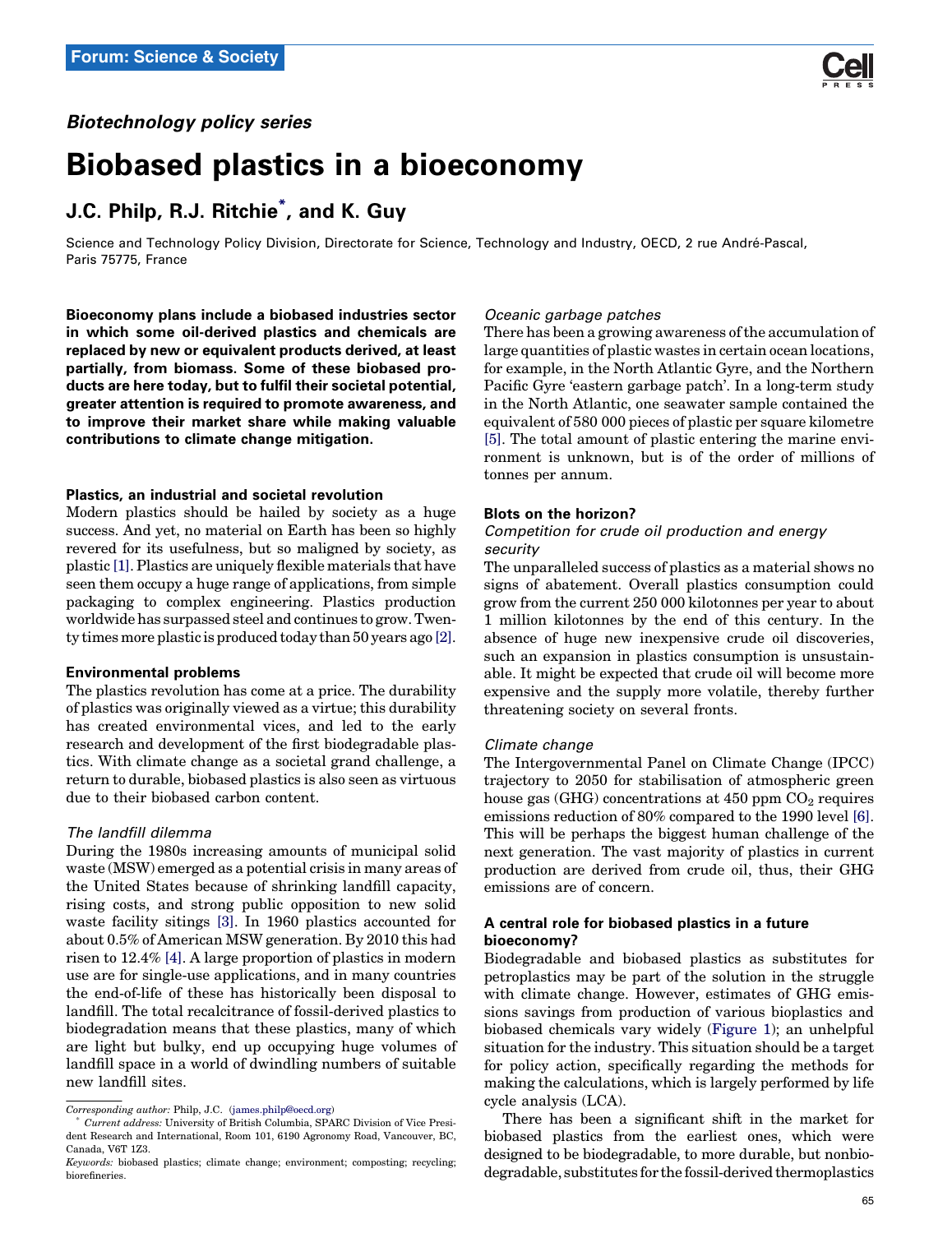

Figure 1. Average nonrenewable primary energy use and greenhouse gas emissions of biobased chemicals in comparison to conventional chemicals (adapted from [11]). Although the figures themselves are encouraging, the large error bars point to a problem of a lack of standardisation of life cycle analysis. Such uncertainties in the data undermine their value, and potentially harm the biobased industries.

produced in massive volumes, especially polyethylene (PE), polypropylene (PP), and polyethylene terephthalate (PET). A recent forecast ([http://en.european-bioplastics.](http://en.european-bioplastics.org/blog/2012/10/10/pr-bioplastics-market20121010/) [org/blog/2012/10/10/pr-bioplastics-market20121010/\)](http://en.european-bioplastics.org/blog/2012/10/10/pr-bioplastics-market20121010/) predicts that the worldwide production capacity for bioplastics will increase from around 1.2 million tonnes in 2011 to approximately 5.8 million tonnes by 2016. By far the strongest growth will be in the biobased, nonbiodegradable bioplastics described above. Perfecting these in biobased forms dramatically increases the uses of, and markets for, biobased plastics. Theoretically their GHG emissions should be significantly lower than their petro-equivalents, a theory that needs to be tested on a case-by-case basis. Some or all of the carbon in the bioequivalents is derived from atmospheric  $CO<sub>2</sub>$  fixed during the growth of the plants used as biomass, and therefore they are closer to carbon neutrality than the petro-equivalents when their carbon is returned to the atmosphere as  $CO<sub>2</sub>$ .

As bio-PE, bio-PP, bio-PET, and in the future bio-PVC, are identical molecules to the petro-equivalents, their performance characteristics should also be identical. Moreover, this opens up other end-of-life options for the biobased thermoplastics. There is no impediment for them to enter the existing plastics recycling infrastructure, whereas other bioplastics such as polylactic acid cannot readily do this. In some countries, incineration with energy recovery is an attractive end-of-life option with the added environmental advantage of electricity generation from waste. When cradle-to-grave LCA is performed, the end-of-life efficiency is vital to assigning the overall environmental performance of a plastic.



Figure 2. Municipal waste treatment, Europe 2009 [\(http://epp.eurostat.ec.europa.eu/statistics\\_explained/index.php/Municipal\\_waste\\_statistics\)](http://epp.eurostat.ec.europa.eu/statistics_explained/index.php/Municipal_waste_statistics). The huge diversity across Europe makes policy particularly challenging.